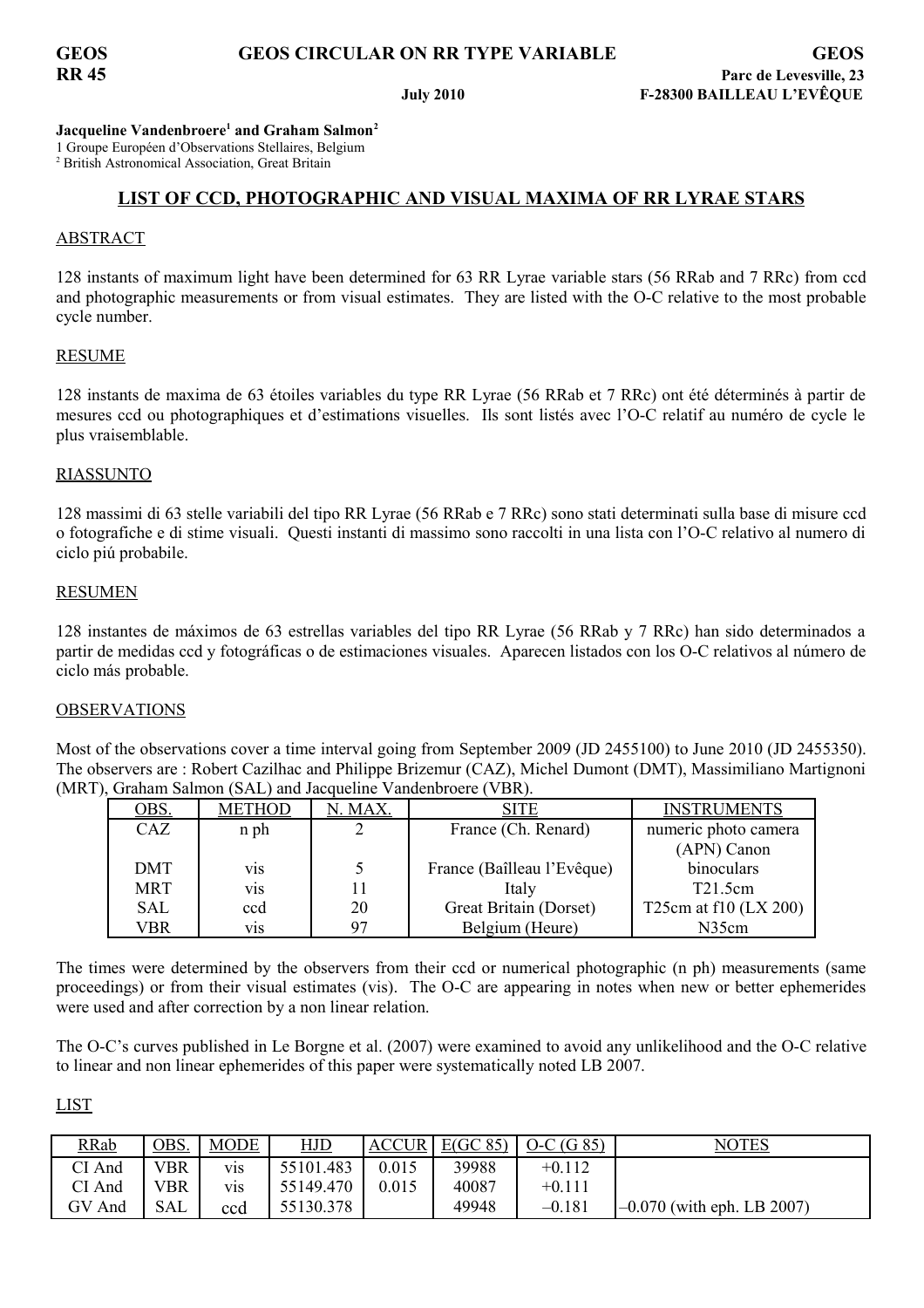| <b>RRab</b>   | OBS.       | <b>MODE</b> | HJD       | <b>ACCUR</b> | E(GC 85) | $O-C(G 85)$ | <b>NOTES</b>                         |
|---------------|------------|-------------|-----------|--------------|----------|-------------|--------------------------------------|
| <b>BN</b> Aqr | <b>VBR</b> | vis         | 55120.328 | 0.010        | 36724    | $+0.607$    | $-0.009$ (with quadratic elements of |
|               |            |             |           |              |          |             | LB 2007)                             |
| SY Ari        | <b>VBR</b> | vis         | 55155.429 | 0.010        | 33617    | $-0.049$    |                                      |
| SY Ari        | <b>VBR</b> | <b>vis</b>  | 55180.358 | 0.010        | 33661    | $-0.054$    |                                      |
| <b>BH</b> Aur | <b>VBR</b> | vis         | 55155.464 | 0.010        | 27196    | $+0.004$    | $+0.012$ (with eph. LB 2007)         |
| <b>BH</b> Aur | <b>VBR</b> | vis         | 55260.366 | 0.010        | 27426    | $+0.005$    | $+0.014$<br>idem                     |
| SZ Boo        | <b>VBR</b> | vis         | 55265.528 | 0.010        | 52839    | $+0.022$    |                                      |
| SZ Boo        | <b>VBR</b> | vis         | 55309.447 | 0.010        | 52923    | $+0.024$    |                                      |
| RZ Cam        | <b>VBR</b> | vis         | 55149.430 | 0.010        | 32741    | $+0.053$    |                                      |
| RZ Cam        | <b>VBR</b> | vis         | 55186.435 | 0.010        | 32818    | $+0.063$    |                                      |
| SS Cnc        | <b>VBR</b> | vis         | 55179.567 | 0.010        | 87388    | $+0.052$    | $+0.001$ (with eph. LB 2007)         |
| SS Cnc        | <b>VBR</b> | vis         | 55263.321 | 0.010        | 87616    | $+0.053$    | $+0.002$<br>idem                     |
| SX Cnc        | <b>VBR</b> | vis         | 55262.304 | 0.015        | 33734    | $-0.324$    |                                      |
| SX Cnc        | <b>VBR</b> | vis         | 55264.334 | 0.010        | 33738    | $-0.335$    |                                      |
| AN Cnc        | <b>VBR</b> | vis         | 55260.360 | 0.010        | 30985    | $+0.157$    | $+0.012$ (with quadratic elements of |
|               |            |             |           |              |          |             | LB 2007)                             |
| AQ Cnc        | <b>VBR</b> | vis         | 55179.560 | 0.010        | 40433    | $-0.065$    |                                      |
| AQ Cnc        | <b>VBR</b> | vis         | 55262.373 | 0.015        | 40584    | $-0.078$    |                                      |
| CQ Cnc        | <b>VBR</b> | vis         | 55264.324 | 0.015        | 23617    | $+0.230$    |                                      |
| CQ Cnc        | <b>VBR</b> | vis         | 55265.357 | 0.015        | 23619    | $+0.214$    |                                      |
| EZ Cnc        | <b>VBR</b> | vis         | 55263.487 | 0.015        | 16765    | $-0.039$    |                                      |
| W CVn         | <b>VBR</b> | vis         | 55298.517 | 0.015        | 61433    | $-0.138$    | $+0.003$ (with quadratic elements of |
|               |            |             |           |              |          |             | LB 2007)                             |
| W CVn         | <b>VBR</b> | vis         | 55340.444 | 0.015        | 61509    | $-0.145$    | $-0.003$<br>idem                     |
| RX CVn        | <b>VBR</b> | vis         | 55298.563 | 0.010        | 29133    | $-0.045$    | $-0.025$ (with eph. LB 2007)         |
| RX CVn        | <b>VBR</b> | vis         | 55303.431 | 0.010        | 29142    | $-0.037$    | $-0.018$<br>idem                     |
| RX CVn        | <b>VBR</b> | vis         | 55304.511 | 0.010        | 29144    | $-0.037$    | $-0.018$<br>idem                     |
| SV CVn        | <b>VBR</b> | vis         | 55305.562 | 0.010        | 22981    | $+0.069$    |                                      |
| SV CVn        | <b>VBR</b> | vis         | 55307.557 | 0.010        | 22984    | $+0.060$    |                                      |
| UZ CVn        | <b>VBR</b> | vis         | 55263.506 | 0.010        | 41325    | $+0.247$    |                                      |
| IU Cas        | <b>VBR</b> | vis         | 55101.517 | 0.015        | 40581    | $+0.591$    |                                      |
| IU Cas        | <b>VBR</b> | vis         | 55120.333 | 0.010        | 40610    | $+0.575$    |                                      |
| AQ Cep        | <b>VBR</b> | vis         | 55292.486 | 0.010        | 41698    | $+0.064$    |                                      |
| AQ Cep        | <b>VBR</b> | vis         | 55309.423 | 0.010        | 41724    | $+0.064$    |                                      |
| EZ Cep        | <b>VBR</b> | <b>VIS</b>  | 55180.322 | 0.015        | 75327    | $+0.094$    | $+0.008$ (with quadratic elements of |
|               |            |             |           |              |          |             | LB 2007)                             |
| EZ Cep        | <b>VBR</b> | vis         | 55186.370 | 0.010        | 75343    | $+0.078$    | $-0.008$<br>idem                     |
| RZ Cet        | <b>VBR</b> | vis         | 55180.298 | 0.010        | 41663    | $-0.169$    | $+0.044$<br>idem                     |
| <b>BS</b> Com | <b>VBR</b> | vis         | 54970.462 | 0.015        | 50285    | $-0.476$    |                                      |
| <b>BS</b> Com | <b>VBR</b> | vis         | 54974.409 | 0.010        | 50296    | $-0.527$    |                                      |
| UY CrB        | <b>VBR</b> | vis         | 55310.495 | 0.010        | 14510    | $-0.151$    |                                      |
| UY CrB        | <b>VBR</b> | vis         | 55337.434 | 0.010        | 14539    | $-0.158$    |                                      |
| XZ Cyg        | <b>MRT</b> | vis         | 49990.466 | 0.010        | 12571    | $-0.859$    |                                      |
| XZ Cyg        | <b>MRT</b> | vis         | 50290.485 | 0.003        | 13214    | $-0.929$    |                                      |
| XZ Cyg        | <b>MRT</b> | vis         | 50312.411 | 0.015        | 13261    | $-0.938$    |                                      |
| <b>BV</b> Del | <b>VBR</b> | vis         | 55066.400 | 0.010        | 69758    | $+0.026$    | $+0.001$ (with eph. LB 2007)         |
| <b>BV</b> Del | <b>VBR</b> | vis         | 55119.332 | 0.010        | 69883    | $+0.026$    | $+0.001$<br>idem                     |
| SU Dra        | <b>VBR</b> | vis         | 55264.630 | 0.015        | 17205    | $+0.057$    | $+0.018$ (with quadratic elements of |
|               |            |             |           |              |          |             | LB 2007)                             |
| SU Dra        | <b>VBR</b> | vis         | 55309.529 | 0.010        | 17273    | $+0.047$    | $+0.008$<br>idem                     |
| GI Gem        | <b>VBR</b> | vis         | 55244.303 | 0.010        | 57465    | $+0.075$    | $-0.003$ (with eph. LB 2007)         |
| AG Her        | <b>VBR</b> | vis         | 55310.468 | 0.010        | 42572    | $+0.023$    |                                      |
| AG Her        | <b>VBR</b> | vis         | 55371.523 | 0.010        | 42666    | $+0.030$    |                                      |
| DL Her        | <b>SAL</b> | ccd         | 55099.445 |              | 28550    | $+0.041$    |                                      |
| V418 Her      | <b>VBR</b> | vis         | 55335.499 | 0.010        | 69140    | $+0.047$    |                                      |
| V418 Her      | <b>VBR</b> | vis         | 55337.386 | 0.015        | 69145    | $+0.053$    |                                      |
| V418 Her      | <b>VBR</b> | vis         | 55352.435 | 0.010        | 69185    | $+0.052$    |                                      |
| V442 Her      | <b>VBR</b> | vis         | 55321.519 | 0.015        | 44315    | $+0.017$    |                                      |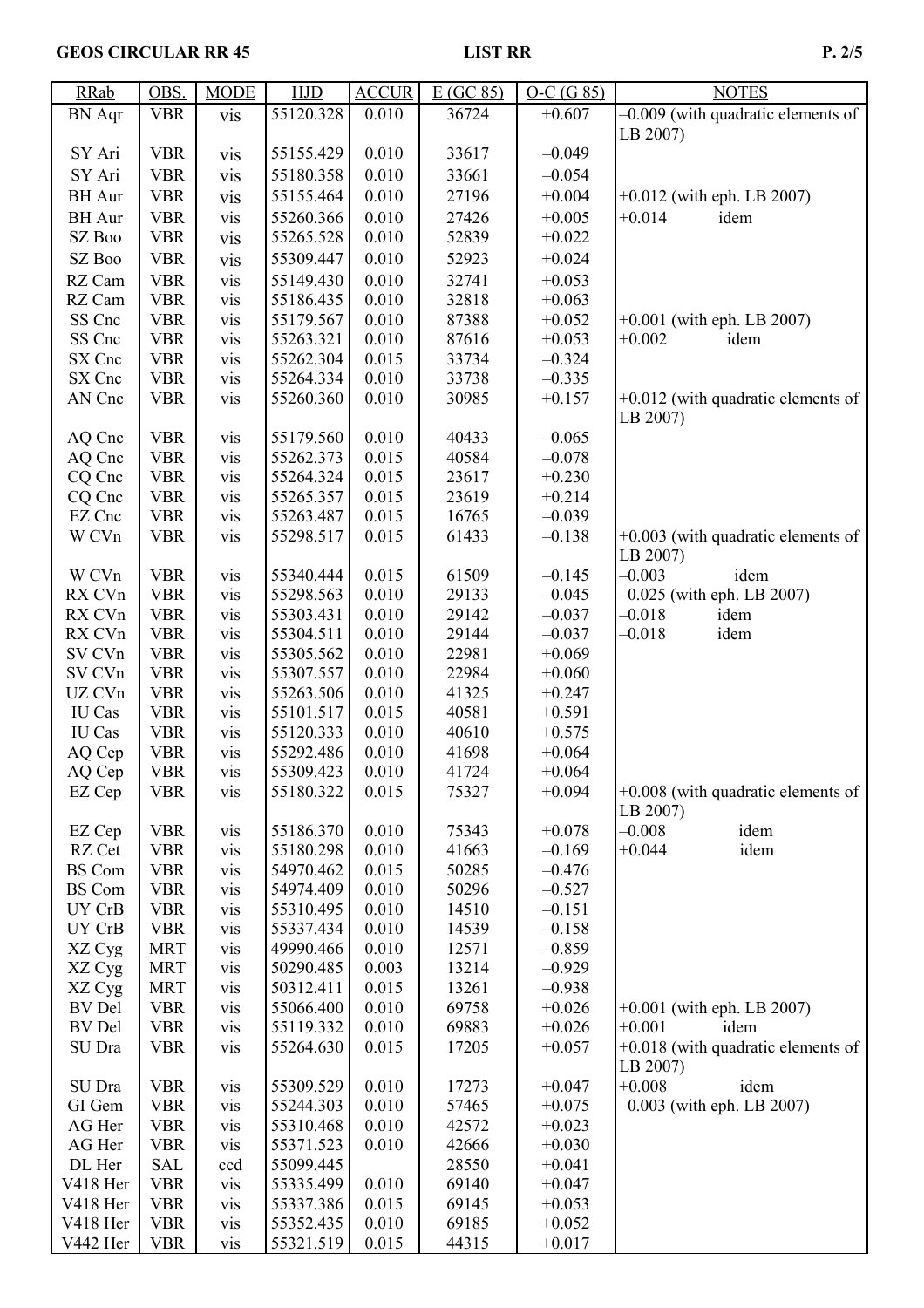# GEOS CIRCULAR RR 45 LIST RR P. 3/5

| <b>RRab</b>   | OBS.       | <b>MODE</b> | <b>HJD</b> | <b>ACCUR</b> | E(GC 85) | $O-C(G 85)$ | <b>NOTES</b>                         |
|---------------|------------|-------------|------------|--------------|----------|-------------|--------------------------------------|
| V442 Her      | <b>VBR</b> | vis         | 55333.443  | 0.015        | 44342    | $+0.004$    |                                      |
| V1124 Her     | <b>VBR</b> | vis         | 55333.420  | 0.010        | 11389    | $-0.056$    |                                      |
| V1124 Her     | <b>VBR</b> | vis         | 55334.487  | 0.010        | 11392    | $-0.054$    |                                      |
| SZ Hya        | <b>VBR</b> | vis         | 55260.458  | 0.015        | 27141    | $-0.191$    |                                      |
| SZ Hya        | <b>VBR</b> | vis         | 55288.380  | 0.010        | 27193    | $-0.205$    |                                      |
| WZ Hya        | <b>VBR</b> | vis         | 55262.492  | 0.010        | 29077    | $-0.010$    |                                      |
| DG Hya        | <b>VBR</b> | vis         | 54564.357  | 0.015        | 40812    | $-0.029$    |                                      |
| DG Hya        | <b>VBR</b> | vis         | 55292.335  | 0.010        | 42505    | $+0.005$    |                                      |
| DG Hya        | <b>VBR</b> | vis         | 55304.366  | 0.010        | 42533    | $-0.004$    |                                      |
| RR Leo        | <b>VBR</b> | vis         | 55293.431  | 0.010        | 26521    | $+0.106$    | $+0.007$ (with quadratic elements of |
|               |            |             |            |              |          |             |                                      |
|               |            |             |            |              |          |             | LB 2007)<br>$+0.019$<br>idem         |
| RR Leo        | <b>VBR</b> | vis         | 55303.395  | 0.015        | 26543    | $+0.118$    |                                      |
| ST Leo        | <b>MRT</b> | vis         | 49811.453  | 0.010        | 45793    | $-0.000$    | $+0.011$ (with eph. LB 2007)         |
| TV Leo        | <b>VBR</b> | vis         | 55305.406  | 0.010        | 27144    | $+0.105$    |                                      |
| TV Leo        | <b>VBR</b> | vis         | 55307.420  | 0.010        | 27147    | $+0.100$    |                                      |
| TW Lyn        | <b>MRT</b> | vis         | 49765.442  | 0.003        | 9843     | $+0.036$    | $-0.007$ (with eph. LB 2007)         |
| RR Lyr        | <b>MRT</b> | <b>vis</b>  | 47396.358  | 0.010        | 7891     | $-0.215$    |                                      |
| RR Lyr        | <b>MRT</b> | vis         | 49894.432  | 0.010        | 12298    | $-0.327$    |                                      |
|               |            |             | 5          |              |          |             |                                      |
| RR Lyr        | <b>DMT</b> | vis         | 55097.401  | 0.004        | 21477    | $-0.637$    |                                      |
| RR Lyr        | <b>DMT</b> | vis         | 55101.365  | 0.010        | 21484    | $-0.641$    |                                      |
| RR Lyr        | <b>DMT</b> | vis         | 55118.401  | 0.010        | 21514    | $-0.611$    |                                      |
| RR Lyr        | <b>DMT</b> | vis         | 55131.427  | 0.014        | 21537    | $-0.623$    |                                      |
| RR Lyr        | <b>DMT</b> | vis         | 55352.497  | 0.008        | 21927    | $-0.632$    |                                      |
| AQ Lyr        | <b>VBR</b> | vis         | 55083.369  | 0.010        | 54287    | $+0.082$    |                                      |
| AQ Lyr        | <b>VBR</b> | <b>vis</b>  | 55127.289  | 0.010        | 54410    | $+0.073$    |                                      |
| <b>KR</b> Lyr | <b>MRT</b> | vis         | 50287.381  | 0.004        | 50731    | $+0.010$    |                                      |
| V455 Oph      | <b>MRT</b> | vis         | 50287.470  | 0.003        | 18625    | $-0.004$    |                                      |
| V964 Ori      | <b>VBR</b> | vis         | 55244.303  | 0.015        | 47051    | $-0.409$    | $+0.015$ (with quadratic elements of |
|               |            |             |            |              |          |             | LB 2007)                             |
| AE Peg        | <b>VBR</b> | vis         | 55067.392  | 0.010        | 31522    | $-0.101$    |                                      |
| AE Peg        | <b>VBR</b> | vis         | 55155.293  | 0.015        | 31699    | $-0.117$    |                                      |
| <b>BF</b> Peg | <b>VBR</b> | vis         | 55097.526  | 0.015        | 24477    | $-0.031$    | $-0.084$ (with eph. LB 2007)         |
| <b>BF</b> Peg | <b>VBR</b> | vis         | 55119.359  | 0.015        | 24521    | $-0.014$    | $-0.066$<br>idem                     |
|               |            |             | 54683.537  |              | 26748    | $-0.233$    | $+0.021$ (with eph. RR 41)           |
| GY Peg        | VBR        | <b>VIS</b>  |            | 0.010        |          |             | $-0.003$                             |
| GY Peg        | <b>VBR</b> | <b>VIS</b>  | 55047.503  | 0.015        | 27471    | $-0.264$    | idem                                 |
| GY Peg        | <b>VBR</b> | vis         | 55102.397  | 0.015        | 27580    | $-0.246$    | $+0.015$<br>idem                     |
| V460 Per      | CAZ        | n ph        | 54749.549  | 0.002        | 29818    | $+0.038$    |                                      |
| V460 Per      | CAZ        | n ph        | 54750.626  | 0.002        | 29820    | $+0.035$    |                                      |
| RV Sex        | <b>VBR</b> | vis         | 55272.453  | 0.010        | 50916    | $+0.057$    |                                      |
| <b>BO</b> Tau | <b>VBR</b> | vis         | 55232.338  | 0.010        | 37136    | $+0.174$    |                                      |
| <b>BO</b> Tau | <b>VBR</b> | vis         | 55244.337  | 0.015        | 37163    | $+0.154$    |                                      |
| AX UMa        | <b>VBR</b> | vis         | 55265.369  | 0.010        | 18476    | $-0.187$    |                                      |
| AX UMa        | <b>VBR</b> | vis         | 55304.419  | 0.010        | 18549    | $-0.186$    |                                      |
| BF UMa        | <b>VBR</b> | vis         | 55267.378  | 0.010        | 29883    | $+0.087$    |                                      |
| BF UMa        | <b>VBR</b> | vis         | 55278.389  | 0.010        | 29905    | $+0.075$    |                                      |
| AD Vir        | <b>VBR</b> | vis         | 55321.401  | 0.015        | 33371    | $+0.146$    |                                      |
| AD Vir        | <b>VBR</b> | vis         | 55332.428  | 0.015        | 33391    | $+0.129$    |                                      |
| AF Vir        | <b>VBR</b> | vis         | 54995.424  | 0.015        | 30308    | $-0.145$    |                                      |
| AF Vir        | <b>VBR</b> | vis         | 55305.515  | 0.010        | 30949    | $-0.144$    |                                      |
| AR Vir        | <b>VBR</b> | vis         | 55325.444  | 0.010        | 21335    | $+0.062$    |                                      |
| AR Vir        | <b>VBR</b> | vis         | 55334.464  | 0.010        | 21352    | $+0.067$    |                                      |
| OQ Vir        | <b>VBR</b> | vis         | 55272.519  | 0.015        | 6194     | $-0.020$    | eph. Wils et al., 2006               |
| OQ Vir        | <b>VBR</b> | vis         | 55304.532  | 0.015        | 6247     | $-0.014$    | idem                                 |
| OQ Vir        | <b>VBR</b> | vis         | 55307.537  | 0.015        | 6252     | $-0.028$    | idem                                 |
|               |            |             |            |              |          |             |                                      |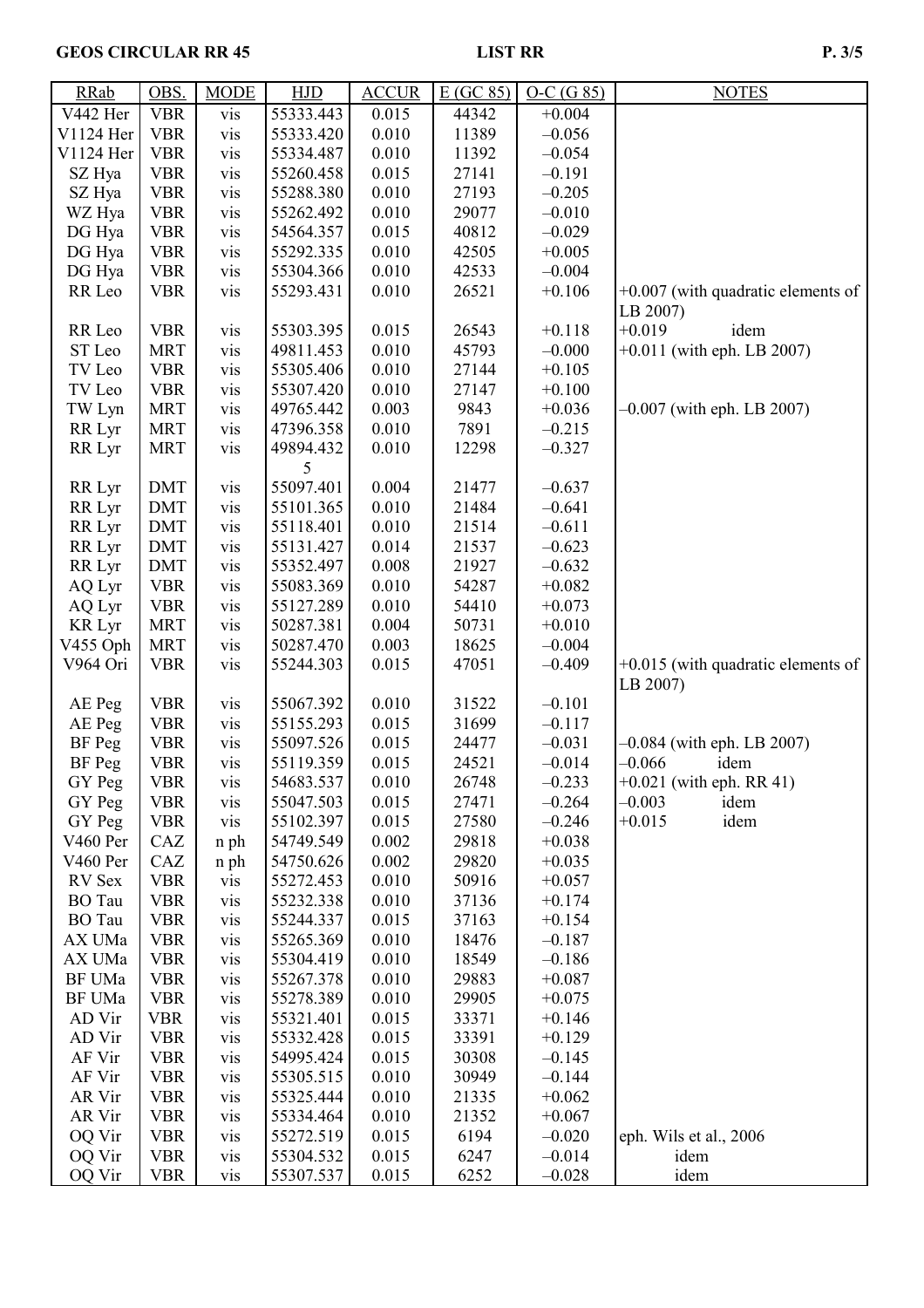# **GEOS CIRCULAR RR 45** LIST RR P. 4/5

| <b>RRC</b>    | OBS.       | <b>MODE</b>      | <b>HJD</b> | <b>ACCUR</b> | E(GC 85) | $O-C(G85)$ | <b>NOTES</b>       |
|---------------|------------|------------------|------------|--------------|----------|------------|--------------------|
| RW Ari        | <b>SAL</b> | ccd              | 55239.359  |              | 33389    | $-0.137$   | E value dubious    |
| CQ Boo        | <b>SAL</b> | ccd              | 54984.500  |              | 14318    | $-0.057$   | eph. A Paschke (1) |
| CQ Boo        | SAL        | ccd              | 54986.472  |              | 14325    | $-0.058$   | idem               |
| CQ Boo        | <b>SAL</b> | ccd              | 54993.522  |              | 14350    | $-0.055$   | idem               |
| UY Cam        | <b>VBR</b> | <b>VIS</b>       | 55180.486  | 0.015        | 73454    | $-0.081$   |                    |
| UY Cam        | <b>VBR</b> | <b>VIS</b>       | 55254.458  | 0.010        | 73731    | $-0.080$   |                    |
| RZ Cep        | <b>MRT</b> | <b>vis</b>       | 47322.431  | 0.010        | 15185    | $-0.329$   |                    |
| RZ Cep        | <b>MRT</b> | V <sub>1</sub> S | 47350.514  | 0.010        | 15276    | $-0.337$   |                    |
| RZ Cep        | <b>SAL</b> | ccd              | 54801.484  |              | 39415    | $-0.721$   |                    |
| RZ Cep        | <b>SAL</b> | ccd              | 55118.486  |              | 40442    | $-0.739$   |                    |
| RZ Cep        | <b>SAL</b> | ccd              | 55144.416  |              | 40526    | $-0.738$   |                    |
| RZ Cep        | <b>SAL</b> | ccd              | 55178.371  |              | 40636    | $-0.739$   |                    |
| RZ Cep        | <b>SAL</b> | ccd              | 55179.294  |              | 40639    | $-0.742$   |                    |
| RZ Cep        | SAL        | ccd              | 55183.298  |              | 40652    | $-0.751$   |                    |
| RU Sex        | <b>VBR</b> | <b>VIS</b>       | 55272.464  | 0.010        | 36136    | $+0.045$   |                    |
| <b>RU</b> Sex | <b>VBR</b> | <b>vis</b>       | 55305.386  | 0.010        | 36230    | $+0.045$   |                    |
| SX UMa        | <b>SAL</b> | ccd              | 55256.372  |              | 33040    | $-0.133$   |                    |
| BH UMa        | <b>VBR</b> | <b>VIS</b>       | 55258.514  | 0.020        | 6311     | $+0.112$   | eph. IBVS 5599 (2) |
| BH UMa        | <b>VBR</b> | <b>VIS</b>       | 55265.502  | 0.015        | 6331     | $+0.113$   | idem               |
|               |            |                  |            |              |          |            |                    |

(1) CQ Boo, elements of : HJD 50948.5485 + 0.2818835208 (A. Paschke)

(2) BH UMa, IBVS 5599 : type RRc, HDJ 53053.6545 + 0.349350

# REMARKS ON INDIVIDUAL STARS

XZ Cyg, RR Lyr and RZ Cep are RR Lyrae stars with variable periods. For those stars, we find, in the GCVS, different ephemerides corresponding to different laps of time, any ephemeris being valuable for all the maxima. It explains the large O-C's which are not clearly showing the evolution of the period of each star. A solution is to gather all the times of maximum and to make a linear regression with them, taking care to correctly number the maxima. Afterwards, the graph clearly shows the evolution of the period. I use to add regularly the new times of maximum in my files of regression. The actual ephemerides are HJD 2444125.0102 + 0.46657380 for XZ Cyg, HJD 2442923.4499 + 0.56683696 for RR Lyr and HJD 2442635.5235 + 0.30866513 for RZ Cep. The graphs of the O-C's are showed in Fig. 1 with the times published in this paper included.

# Fig. 1 : O-C's curves for 3 RR Lyrae stars